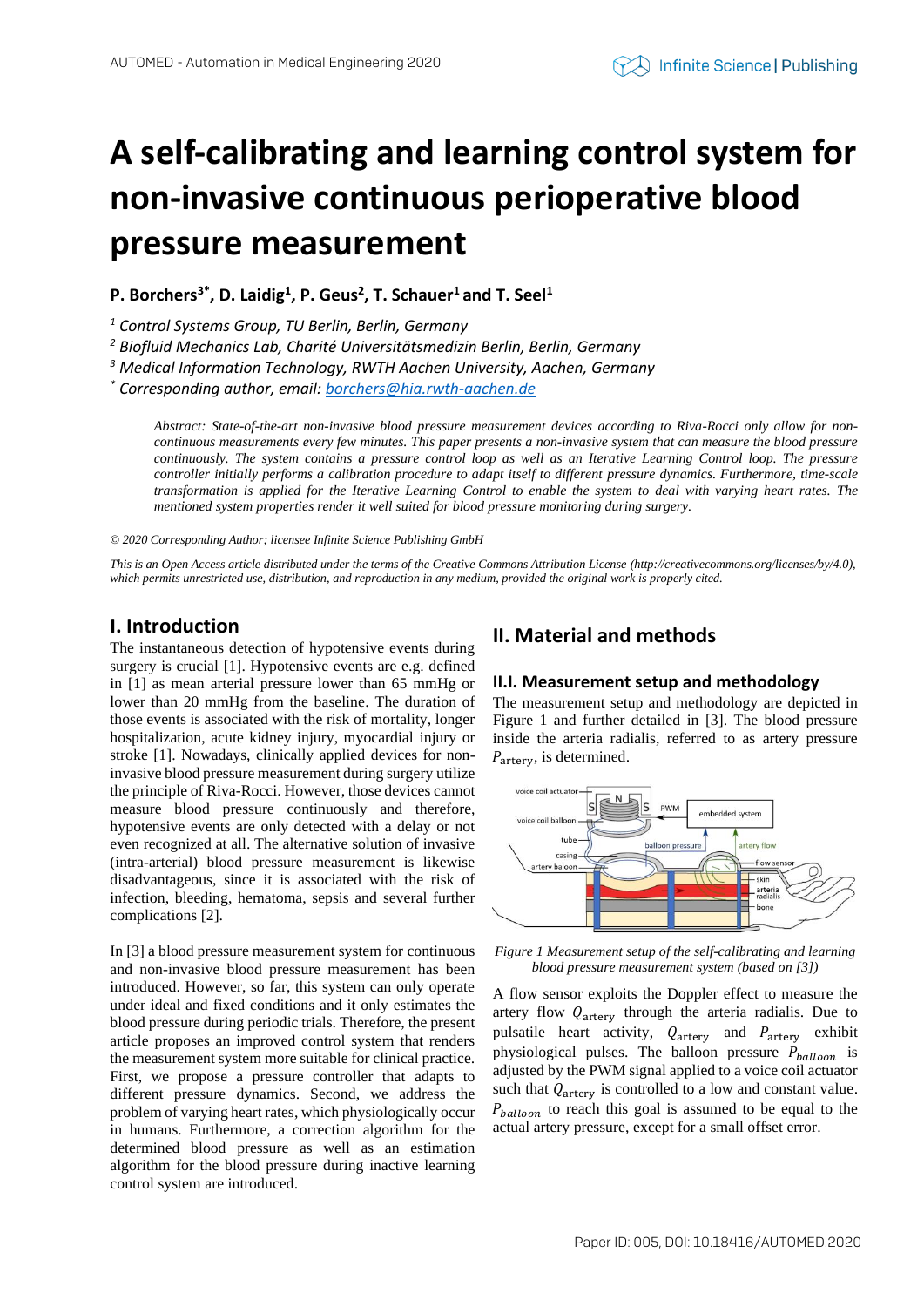## **II.II Control System**

The structure of the control system is illustrated in Figure 2. It consists of a pressure control loop and an Iterative Learning Control (ILC) loop.



*Figure 2 Control loops of the self-calibrating and learning blood pressure measurement system*

Before starting the actual blood pressure measurement, the pressure controller performs auto-calibration. For that, the pressure dynamics are initially determined using an automatic system identification procedure based on a recursive least squares algorithm. The pressure dynamics are modeled as a second order transfer function with dead time. The identified model is used to automatically calculate the parameters of the PI pressure controller using the digital magnitude optimum method [4]. After controller parameterization, the pressure controller is executed with 1000 Hz to rapidly adjust the balloon pressure  $P_{\text{balloon}}$  to the reference pressure pattern  $P_{ref}$ .  $P_{ref}$  is learned via ILC over several iterations to control the  $Q_{\text{artery}}$  to a low and constant value. The P-type ILC algorithm with fixed learning rate and Butterworth robustness lowpass filter is executed with 100 Hz. ILC requires pulse detection to determine the iterations. A new iteration always starts 150 ms after a peak in  $Q_{\text{artery}}$  is detected. Furthermore, timescale transformation according to [5] is used to deal with physiological varying heart rates. To ensure sufficient blood perfusion of the hand, ILC alternates between two active iterations followed by three inactive iterations. During active ILC, the estimated blood pressure is corrected based on the remaining flow deviation. During inactive ILC,  $P_{\text{artery}}$  is estimated based on  $P_{\text{artery}}$  of the previous iteration and the currently measured  $Q_{\text{arterv}}$ .

## **III. Results and discussion**

The blood pressure measurement system was tested with a cardiovascular simulator, developed by the Biofluid Mechanics Lab at Charité Berlin. The software is implemented in Matlab/Simulink (version R2017b) and executed on a Raspberry Pi 3 Model B V1.2.

### **III.I. Self-calibrating pressure controller**

Figure 3 demonstrates the ability of the self-calibrating pressure controller to adapt to different pressure dynamics. Pressure dynamics are varied by inserting extra tubes of different lengths between the artery balloon and the voice

coil balloon. Although no extra tube shows dominating PT1 pressure dynamics whereas 25 cm or 150 cm extra tube length show dominating PT2 pressure dynamics, the performance is similar for all three cases.



*Figure 3 Open-loop step responses and pressure controller tracking performances for different extra tube lengths*

### **III.II Adaption to varying heart rates**

Figure 4 demonstrates that the system can deal with varying heart rates. If a constant heart rate of 60 bpm is used, timescale transformation does not have an impact on the RMSE. However, if a variable heart rate occurs, time-scale transformation is required to maintain ILC performance.



*Figure 4 Performance of time-scale transformation with constant heart rate (upper plot) and with varying heart rate (lower plot)*

## **IV. Conclusions**

The proposed blood pressure measurement system seems well suited for blood pressure monitoring during surgery because it self-calibrates, tolerates heart rate variability and provides continuous measurements. These properties allow for studies of the blood pressure measurement system with human subjects in the near future.

#### **AUTHOR'S STATEMENT**

Research funding: The project RadialisPeriOP (FKZ 13GW0190F) is supported by the German Federal Ministry of Education and Research. Conflict of interest: Authors state no conflict of interest.

#### **REFERENCES**

- [1] M. Lingzhong, Blood Pressure Targets in Perioperative Care Provisional Considerations Based on a Comprehensive Literature Review, in Hypertension, Vol 72 Issue 4, 2018, pp. 806-817
- [2] B. Scheer, Clinical review: Complications and risk factors of peripheral arterial catheters used for hemodynamic monitoring in anesthesia and intensive care medicine, in CC 6, 2002, pp.199 – 204